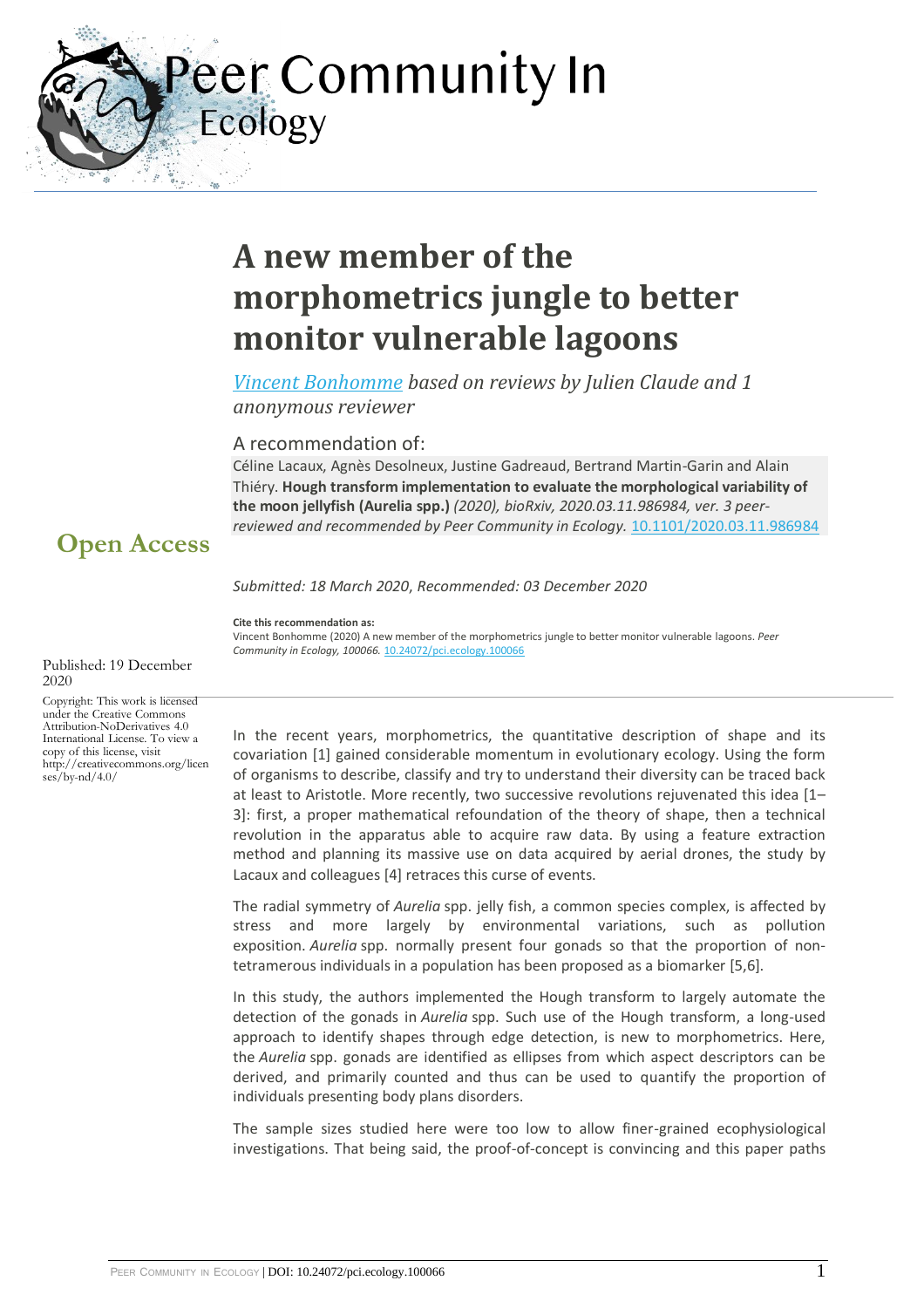

the way for an operational and innovative approach to the ecological monitoring of sensible aquatic ecosystems.

#### **References**

[1] Kendall, D. G. (1989). A survey of the statistical theory of shape. Statistical Science, 87-99. doi: <https://doi.org/10.1214/ss/1177012589>

[2] Rohlf, F. J., and Marcus, L. F. (1993). A revolution morphometrics. Trends in ecology & evolution, 8(4), 129-132. doi: [https://doi.org/10.1016/0169-5347\(93\)90024-J](https://doi.org/10.1016/0169-5347(93)90024-J)

[3] Adams, D. C., Rohlf, F. J., and Slice, D. E. (2004). Geometric morphometrics: ten years of progress following the 'revolution'. Italian Journal of Zoology, 71(1), 5-16. doi: <https://doi.org/10.1080/11250000409356545>

[4] Lacaux, C., Desolneux, A., Gadreaud, J., Martin-Garin, B. and Thiéry, A. (2020) Hough transform implementation to evaluate the morphological variability of the moon jellyfish (Aurelia spp.). bioRxiv, 2020.03.11.986984, ver. 3 peer-reviewed and recommended by Peer Community in Ecology. doi: <https://doi.org/10.1101/2020.03.11.986984>

[5] Gershwin, L. A. (1999). Clonal and population variation in jellyfish symmetry. Journal of the Marine Biological Association of the United Kingdom, 79(6), 993-1000.

doi: <https://doi.org/10.1017/S0025315499001228>

[6] Gadreaud, J., Martin-Garin, B., Artells, E., Levard, C., Auffan, M., Barkate, A.-L. and Thiéry, A. (2017) The moon jellyfish as a new bioindicator: impact of silver nanoparticles on the morphogenesis. In: Mariottini GL, editor. Jellyfish: ecology, distribution patterns and human interactions. Nova Science Publishers; 2017. pp. 277–292.

# **Revision round #1**

*2020-04-27*

Dear Justine Gadreaud and colleagues,

The first round of revision is now over. It took some time given the lockdown and reviewers availabilities. Based on their reviews and my own, I think this preprint deserves a revision and I hope this will help.

Reviewer 1 asked for a larger dataset and for measurement error. Reviewer 2 also asked these points to be discussed. I agree with all their remarks and I also add my own comments. That being said, I think we could ultimately recommend your work, providing you answer and/or discuss these requests.

I wish you all the best,

Vincent Bonhomme

#### **My own comments (Vincent Bonhomme)**

56: I grown there, and I would have removed "often"

About the use of Matlab: perhaps you could point to open-source alternatives. eg R + magick package that binds to eponym library?

Tab2: You can perhaps remove the N= and n=

174: wonder -> tested, at least past tense everywhere? Also turns like "we continue the study" or "our interest grew" tell your story but can be made more formal.

181+185: "does not make sense" + "bilateral runs test for randomness". I'm not sure to perfectly understand and perhaps this could be made clearer with one more sentence

Overall I think that the balance could be changed a bit towards the method versus the case study you used. With such sample sizes, I'm not sure it is worth discussing so much? I have the feeling this is the main blocking point for Reviewer 1.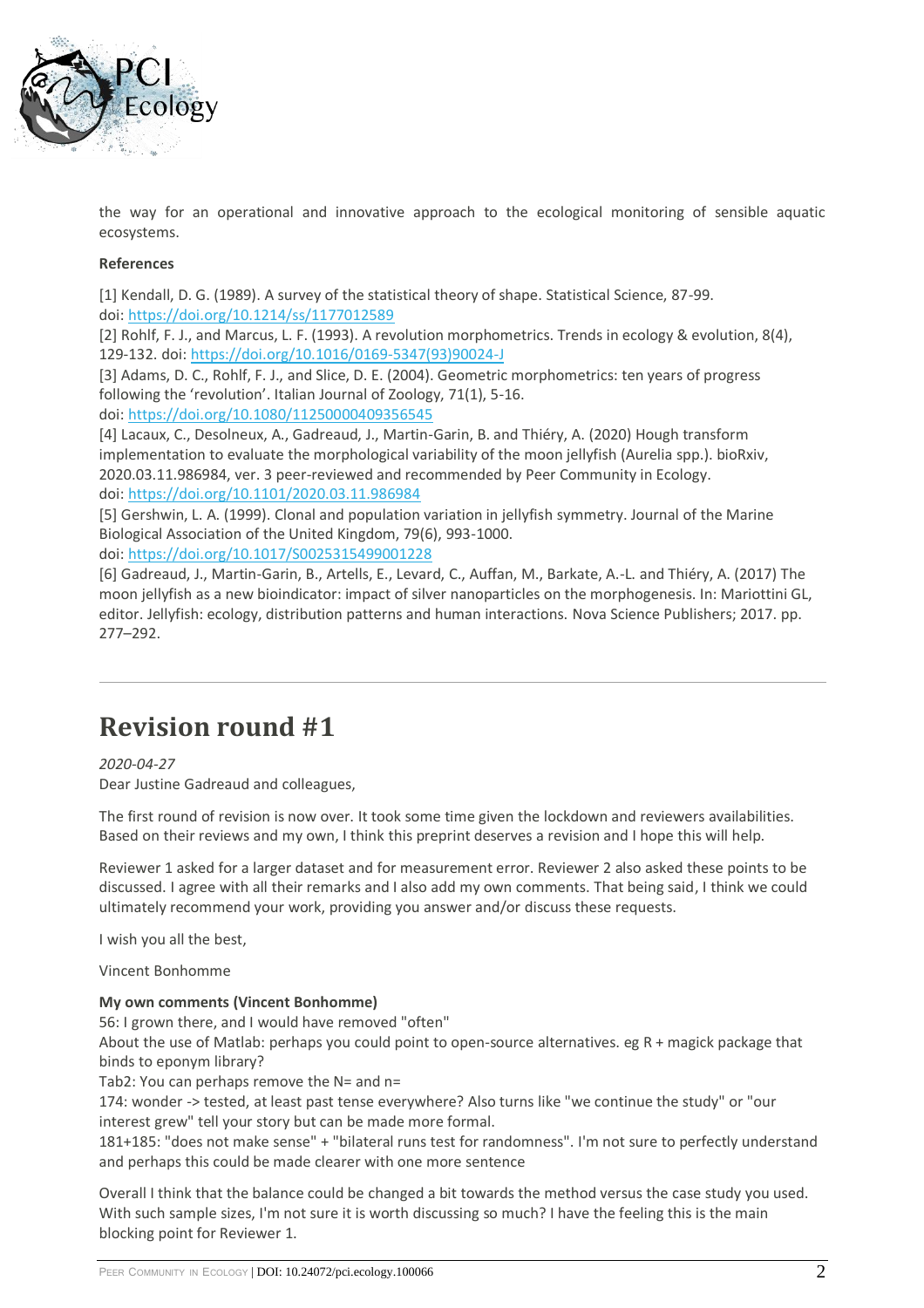

Also the method is well described but I think a raw output of the Hough transform on a jellyfish picture would help (eg around lines 91+)

244: "have limits" I have got the same problems myself, segmenting overlapping objects. I'm sot sure it is really limiting, I'd say it's just painful to detect and filter out such overalapping structures. Sometimes I think we could even use them but, given the number of jellyfishes during a bloom, I think the filtering is the way to go.

264: "distinguish the jellyfishes with 4 gonads and the jellyfishes with 5 gonads": if the idea is to discriminant between tetramerous and non-tetramerous why dont just use the number of detected gonads? The test you have made sounds more like a biological investigation in the how and why (as stated in lines 276+) rather than just the non-tetramerous proportion (that seems to have merits by itself) you introduced in Table 1. I think the best option would be to separate what Hough trasnforms brings here: i) first count the number of gonads, ii) allow to test biological hypotheses as you also got informative descriptors besides the number of gonads.

#### **Additional requirements of the managing board**:

As indicated in the 'How does it work?' section and in the code of conduct, please make sure that: -Data are available to readers, either in the text or through an open data repository such as Zenodo (free), Dryad or some other institutional repository. Data must be reusable, thus metadata or accompanying text must carefully describe the data.

-Details on quantitative analyses (e.g., data treatment and statistical scripts in R, bioinformatic pipeline scripts, etc.) and details concerning simulations (scripts, codes) are available to readers in the text, as appendices, or through an open data repository, such as Zenodo, Dryad or some other institutional repository. The scripts or codes must be carefully described so that they can be reused.

-Details on experimental procedures are available to readers in the text or as appendices. -Authors have no financial conflict of interest relating to the article. The article must contain a "Conflict of interest disclosure" paragraph before the reference section containing this sentence: "The authors of this preprint declare that they have no financial conflict of interest with the content of this article." If appropriate, this disclosure may be completed by a sentence indicating that some of the authors are PCI recommenders: "XXX is one of the PCI XXX recommenders."

*Preprint DOI:* <https://www.biorxiv.org/content/10.1101/2020.03.11.986984v1>

### *Reviewed by [Julien Claude,](https://ecology.peercommunityin.org/public/viewUserCard?userId=1230) 2020-04-02 15:43*

This paper shows that the Hough transform can be applied to Jellyfish images for extracting some shape parameters relative to gonad and umbrella morphology. It is an interesting paper as the Hough transform is not (yet) a method largely implemented in biology for image detection or for getting morphometric parameters.

RM1: The method requires some input from the user (ie defining ranges for some parameter values); the author should explain how they defined these ranges (and how long it took).

The method has some potential for automatic detection, however I wonder whether it is going faster than manual digitization and application of more traditional morphometric methods such as elliptic Fourier analysis. I do not think it would be necessary to compare both approaches because they are different, but it would be good to know how long it took to extract information from the 19 images to see whether this kind of procedure could be used for very large image dataset.

RM2: In the Matlab algo, you should correct canny ege -> canny edge.

RM3: Since most of the readership here is from the ecology background, it would be good to remind in more details the hough transform method. RM4: There is a problem of pseudoreplication and misleading information for the relative distance of the gonad to the center. As you have done after, you should average your data for each jelly fish, indeed you test for differences among jellyfishes, not among gonads. I do not see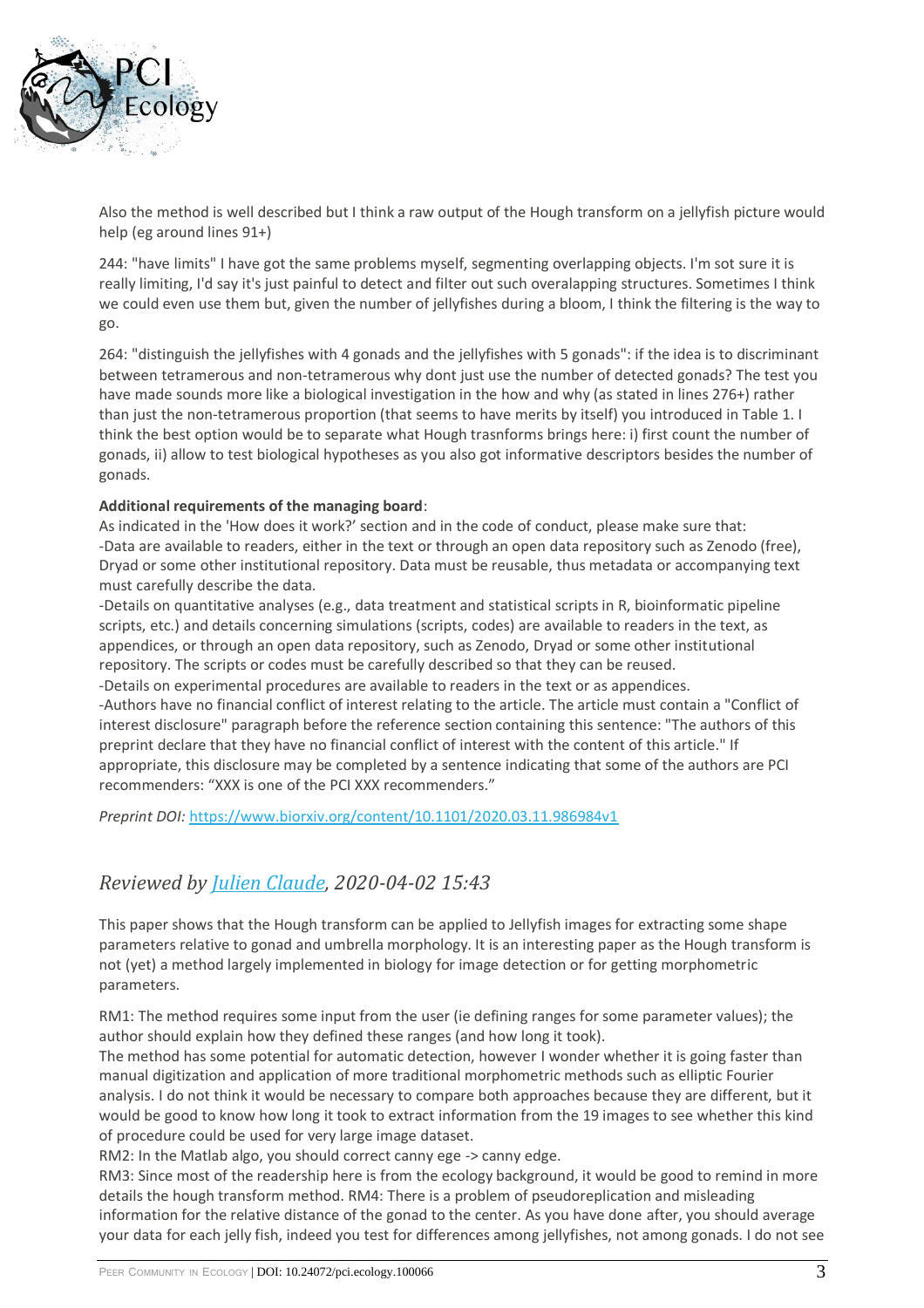

clearly why you introduce the image related to jelly fish bloom, it does not seem to be directly related with the main objective of the paper.

RM5: Finally, and I think this should be discussed, we have no idea about variation within an individual and the variation introduced by the operator (ie way to take the photography...): what if the orientation of the jelly fish is different under the camera, I guess that ellipses parameters will vary ? As the umbrella contract and dilate during the life of the animal, what about the variability of the computed parameters ? I think giving an idea of percentage of error measurement is important here because you introduce a new method, we need to now whether there is some precision and repeatability (see paper of Yezerinac et al., 1992, Systematic biology for methods regarding the estimation of error).

This being said, I definitely think that this paper is interesting because it popularize an old methodology not enough well known in ecology. I would recommend to the author to pay attention to individual variation as it might challenge the test performed here (cf the small sample size).

This is a signed recommendation: Julien CLAUDE, Institut des Sciences de l'Evolution de Montpellier. Université de Montpellier

### *Reviewed by anonymous reviewer, 2020-04-21 11:25*

In this study the authors present a new image analysis and morphometric method allowing to simply and automatically assess some morphological parameters of the jellyfish Aurelia sp. They apply their method to a small sample of Jelly fish, contrasting tetramerous and non tetramerous individuals. They detect a difference in gonads position between groups as well as a difference in variability. They suggest this new tool might open up new avenues of research, in particular in ecotoxicology.

Overall, I found that the paper was clear and quite well written. The image analysis and morphometric treatments seem correctly performed and appropriate.

However, I think a larger sample size is definitely required if the authors want to tell anything on the difference among the symmetry groups and its ecological meaning. Therefore, the scope of the study – and thus of the paper – is very narrow, limited to the image analysis part. The ecological interpretation is extremely tentative. An analysis of measurement error is also lacking, while clearly important for this kind of study. I would thus suggest rejection.

I also have a few comments following the text.

I found it surprising that the studied species is not identified..? This should be explained.

The sample size is extremely low to infer any morphometric difference among groups.

No detail on the statistical tests applied is provided in the material and methods section. Such details are surprisingly given in the results section… The two sections, material and method and results sections are mixed up.

The rationale for the bilateral runs tests applied should be given.

It is a bit weird that the authors give the formula of the variance L226, as if it was an original statistics... just referring to the variance is fine.

An analysis of measurement error, including the effect of jelly fish positionning and picture acquisition should be performed. This is particularly important as the aim of the present study is to apply this morphometric analysis to unstandardized images – as far as I understood correctly. Even on standardized images, the ME analysis is important to assess its amount relative to the biological signal.

This is even more important as the authors are interested in relative variability of the gonads within individuals. For example, testing any paralax effect on the estimation of such variability is needed.